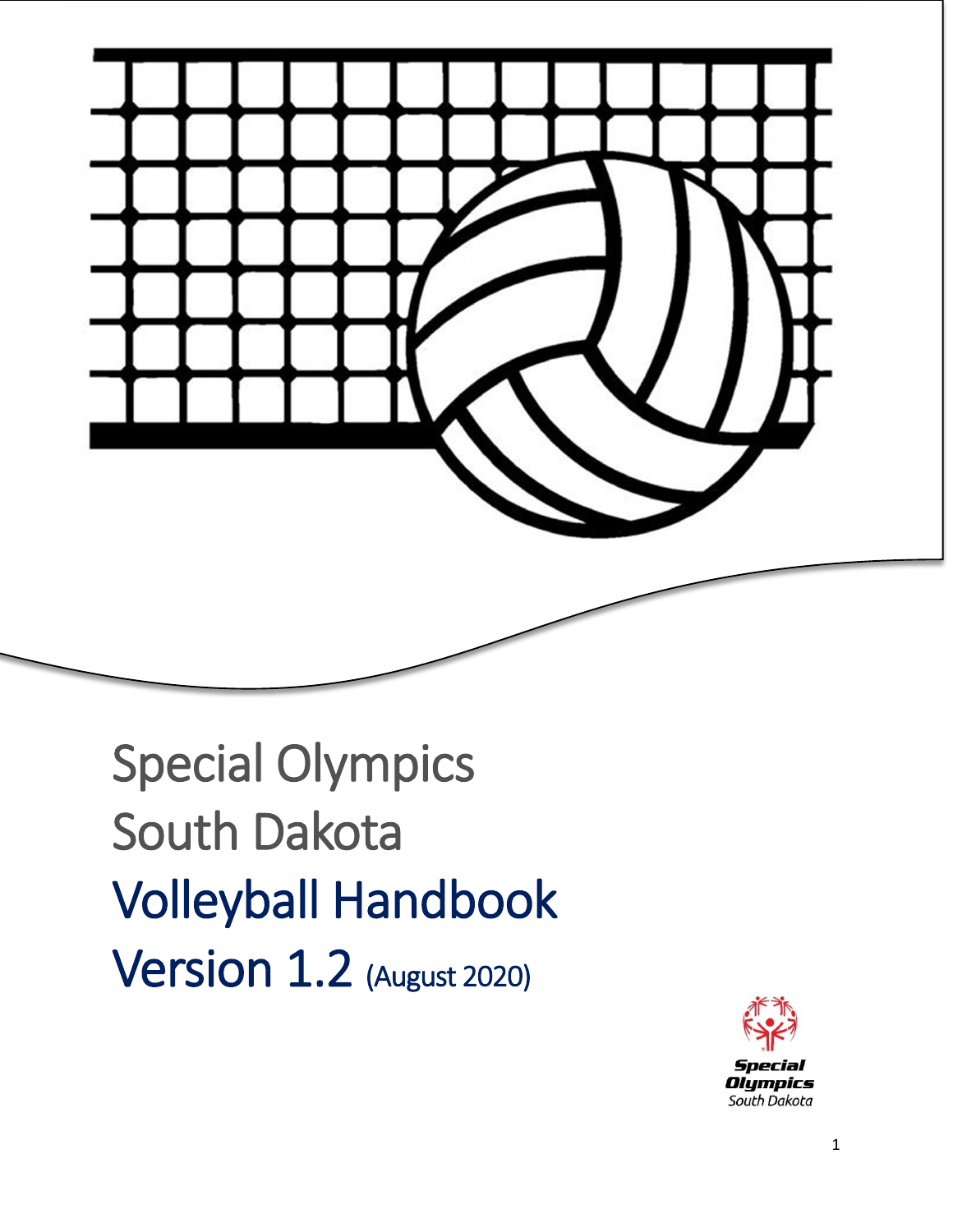# CONTENT

| Service Line                                           |  |
|--------------------------------------------------------|--|
| Height of Net                                          |  |
| Volleyball                                             |  |
| <b>Court Diagram/Terminology</b>                       |  |
| <b>Official Court Dimensions</b>                       |  |
| Players' Uniforms                                      |  |
|                                                        |  |
| Divisioning                                            |  |
| Libero Player                                          |  |
| <b>Competition Adaptations</b>                         |  |
| <b>Basic Ground Rules</b>                              |  |
| Sanctions                                              |  |
| Protests                                               |  |
|                                                        |  |
|                                                        |  |
| Individual Skills Event #1: Overhead Passing (setting) |  |
| Individual Skills Event #2: Serving                    |  |
| Individual Skills Event #3: Passing (Forearm passing)  |  |
|                                                        |  |
|                                                        |  |
|                                                        |  |

Practice ideas, skill assessment and development, and rules can be found in the SOI Quick Start Guides and SOI rules for each sport at [www.specialolympics.org/sports.aspx](http://www.specialolympics.org/sports.aspx)

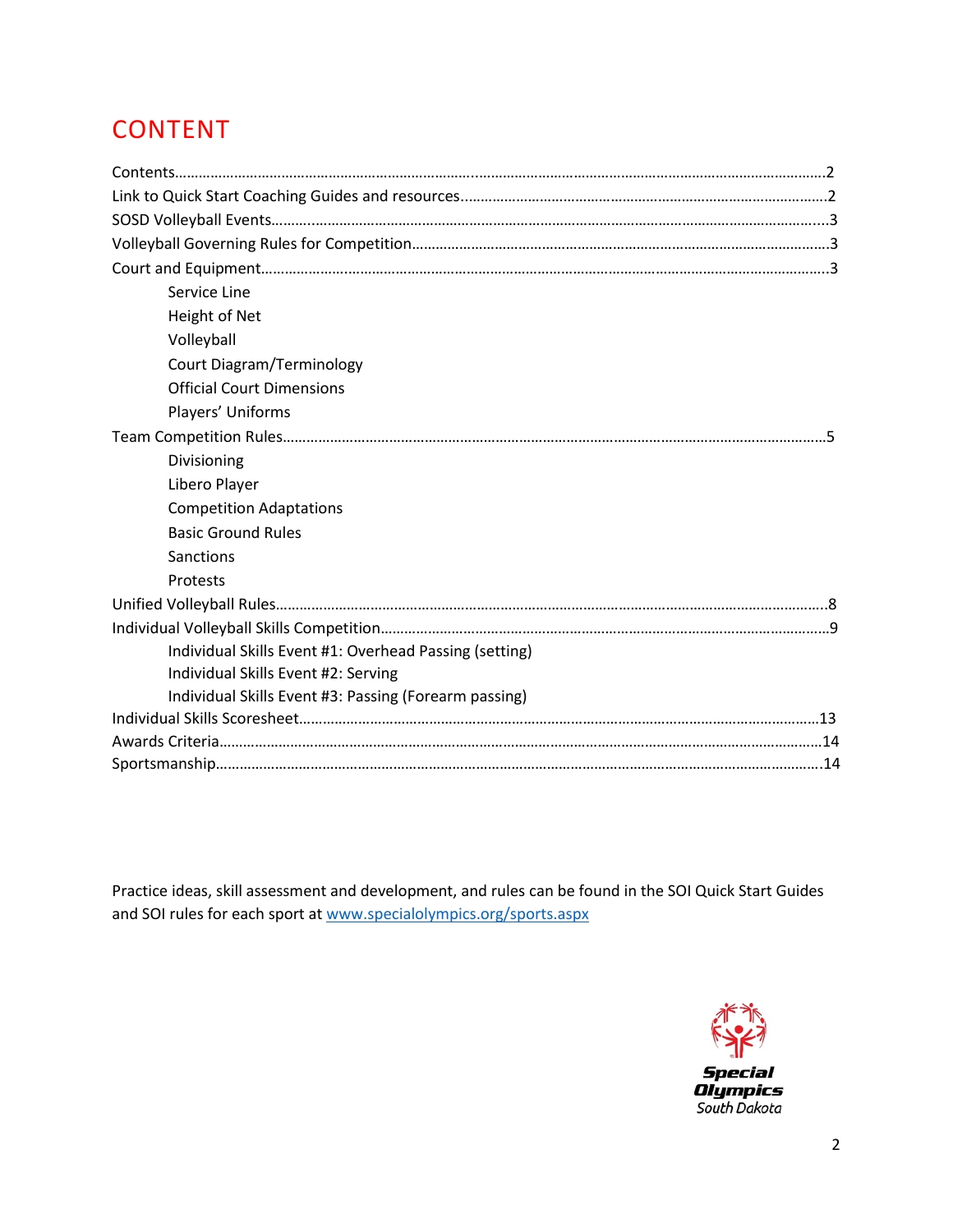# **SPECIAL OLYMPICS SOUTH DAKOTA VOLLEYBALL HANDBOOK**

## **SOSD EVENTS OFFERED**

**Traditional Team Competition Unified Team Competition Individual Volleyball Skills Contest**

# **VOLLEYBALL GOVERNING RULES FOR COMPETITION**

The Official Special Olympics Sports rules for Volleyball shall govern all Special Olympics competitions. As an international sports program, Special Olympics has created these rules based upon Federation Internationale de Volleyball (FIVB) rules for football (soccer) found at http://www/fivb.org/.

FIVB or National Governing Body (NGB) rules shall be employed except when they are in conflict with the Official Special Olympics Sports Rules for Volleyball or Article 1. In such cases, the Official Special Olympics Sports Rules for Volleyball shall apply.

Refer to Article 1, [http://media.specialolympics.org/resources/sports-essentials/general/2014-Article-](http://media.specialolympics.org/resources/sports-essentials/general/2014-Article-1.pdf)[1.pdf,](http://media.specialolympics.org/resources/sports-essentials/general/2014-Article-1.pdf) for more information pertaining to Codes of Conduct, Training Standards, Medical and Safety Requirements, Divisioning, Awards, Criteria for Advancement to Higher Levels of Competition and Unified Sports.

# **COURT AND EQUIPMENT**

#### **Service Line**

• The service line may be moved closer to the net, but no closer than 4.5 meters (14 ft 9 in). NOTE: There will be no modifications for Special Olympics World Games.

#### **Height of the Net**

• Traditional and Unified: 2.24 meters (7 ft, 4 1/8 inches)

#### **Volleyball**

- A lighter weight, leather, modified volleyball may be used.
- The size of the ball should be no larger than 81 centimeters (32 inches) in circumference and weigh no more than 226 grams (8 oz).
- It should be as close as possible to the regulation-size volleyball
- The specified standard ball only will be used in Special Olympics World Games.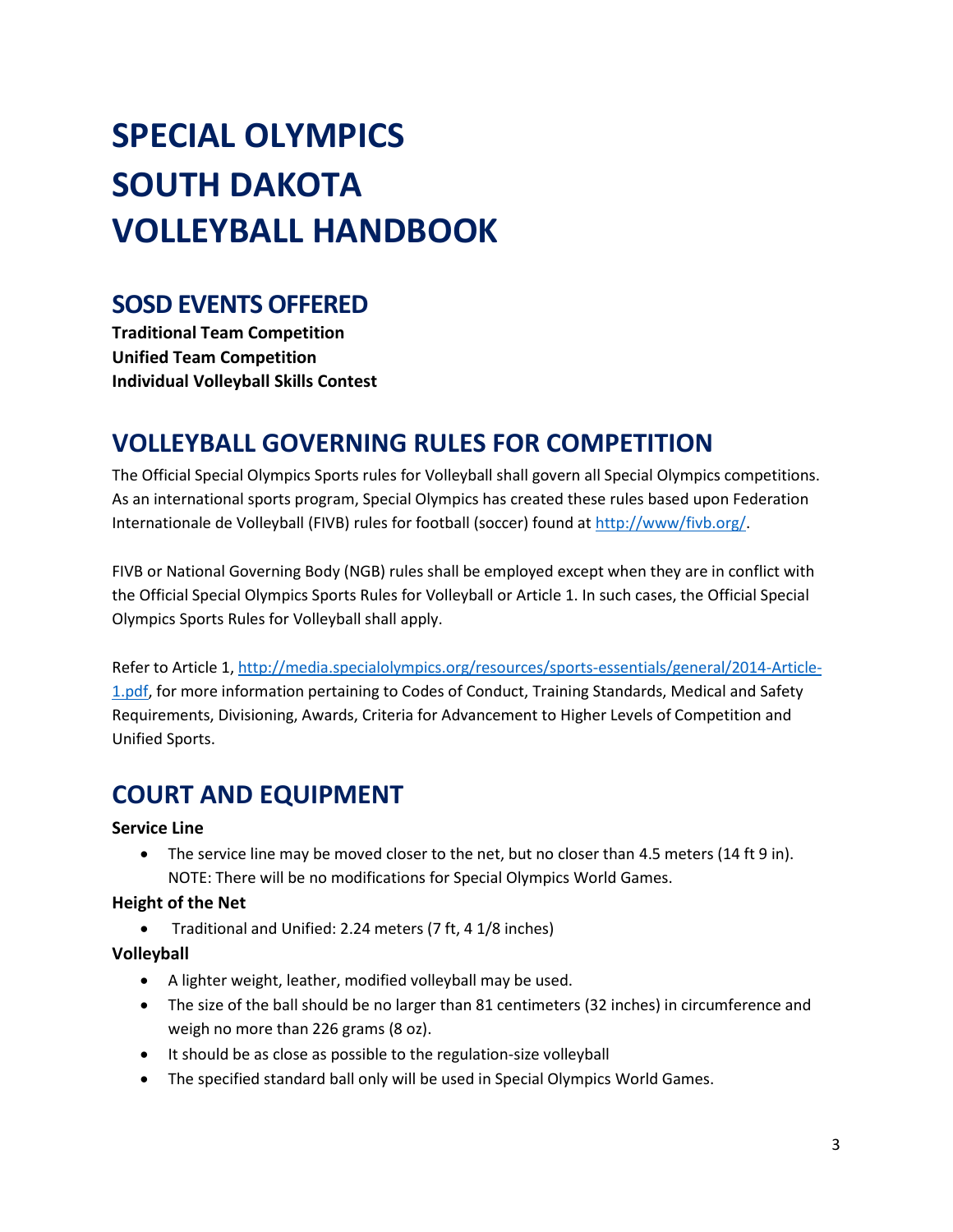#### **Court Diagram/Terminology**



#### **Official Court Dimensions**

- 18 meters by 9 meters, surrounded by a free zone of a minimum of 3 meters wide on all sides.
- For Special Olympics World Games, the free zone shall measure a minimum of 5 meters from sidelines and 8 meters from the end lines.



#### **Players' Uniforms**

- The players' jerseys must be numbered from 1 to 99.
- The numbers must be a minimum of 15 centimeters (6 inches) in height on the chest and a minimum of 20 centimeters (8 inches) in height on the back.
- It is recommended (but not required) that the team captain have a stripe on his/her jersey underlining the number on the chest.
- The color and design of the jerseys, shorts and socks must be uniform for the team (except the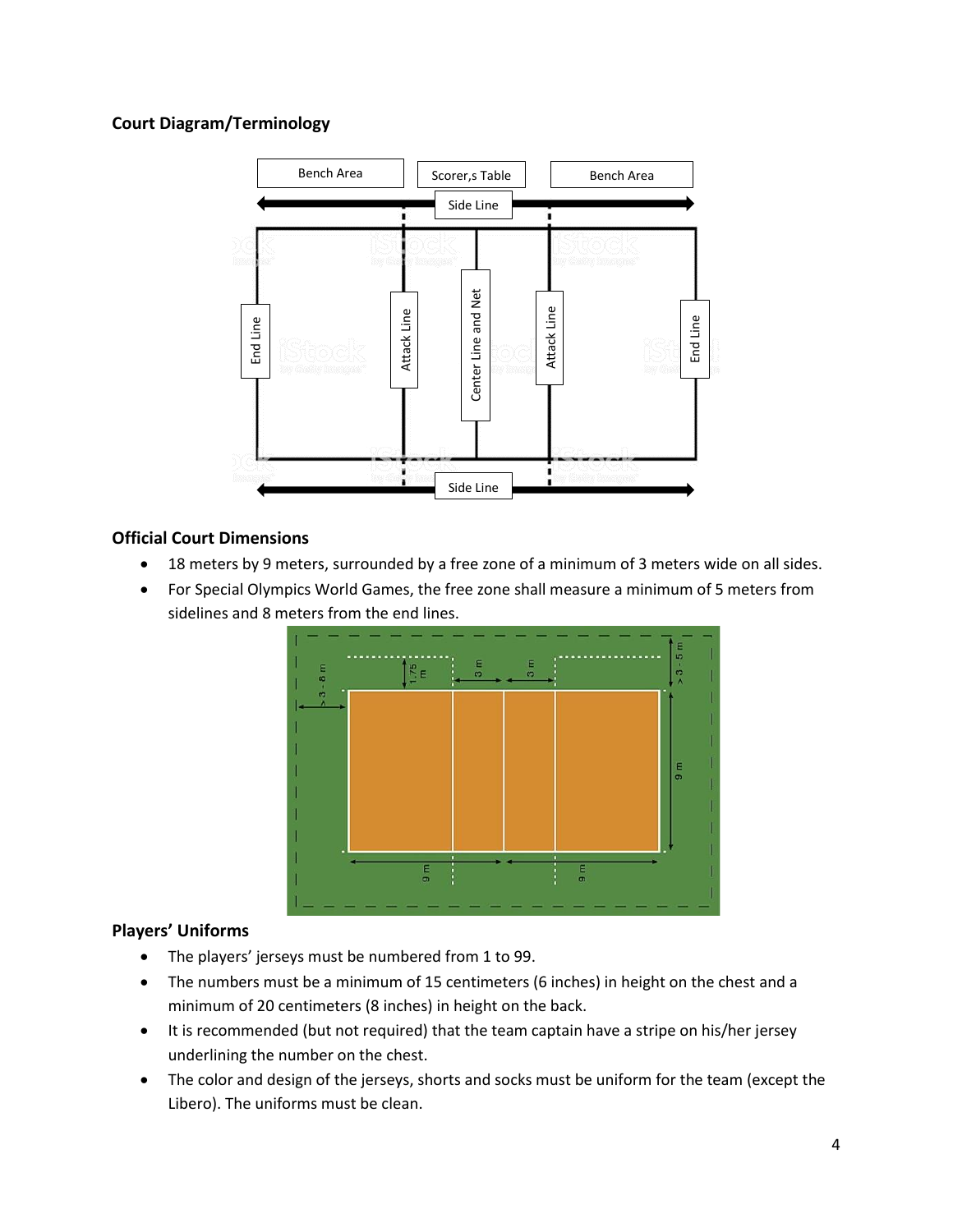# **TEAM COMPETITION RULES**

#### **Divisioning**

- Senior Age Group: 16 yrs old and older
- Junior Age Group: 8-15 yrs old
- There must be a minimum of 3 junior teams in order to have a separate junior division.

#### **Libero Player**

- Any team has the option to designate two libero players on its roster for each match. There are special rules if a Libero is injured and cannot continue. The Libero jersey number(s) must be placed on the lineup sheet for the first set of the match, in addition to the numbers for the starting six players. The Libero player must wear a uniform of a different and contrasting color and/or design than that of the rest of the team in order to be easily recognized on the court.
- Libero playing actions:
	- $\triangleright$  Only one Libero per team can appear during a single set. Teams can designate a different libero for each set on their lineup card.
	- $\triangleright$  The Libero is allowed to replace any player in a back row position.
	- $\triangleright$  Libero is restricted to perform as a back row player and is not allowed to complete an attack hit from anywhere (including playing court and free zone) if at any moment of the contact the ball is entirely above the top of the net.
	- $\triangleright$  Libero is allowed to serve for one rotation during a set. The person he/she serves for cannot change during a set but can be changed between sets
- Libero Replacements:
	- $\triangleright$  When the Libero players replaces a player in the back row, it is NOT counted as a substitution.
	- $\triangleright$  Libero replacements are unlimited.
	- $\triangleright$  Only the player whom the Libero replaced may replace Libero.
	- $\triangleright$  Replacements may take place at the start of the set after the referee/official has checked the lineup. Replacements may also take place during any dead ball before the referee blows the whistle for service.
	- $\triangleright$  The libero or player replaced approaches the sideline of the court behind the attack line and they exchange positions (libero replacing back row player OR same player replacing the libero). NOTE: Normal substitutions take place between the net and attack line (substitution zone). Libero replacements take place between the attack line and end line.
- Libero tracking: There shall be a designated person at the scorer's table to assist with tracking the proper libero tracking procedure

#### **Competition Adaptations** (from FIVB rules)

- A time limit of 30 minutes may be established for each set (if time is limited).
- Multiple substitutions will be allowed as follows (except for the Libero player):
	- $\triangleright$  Unlimited individual entries by a substitute within the team's allowable 12 substitutions.
	- $\triangleright$  Maximum 12 team substitutions per set.
	- $\triangleright$  Unlimited number of players may substitute into a single position.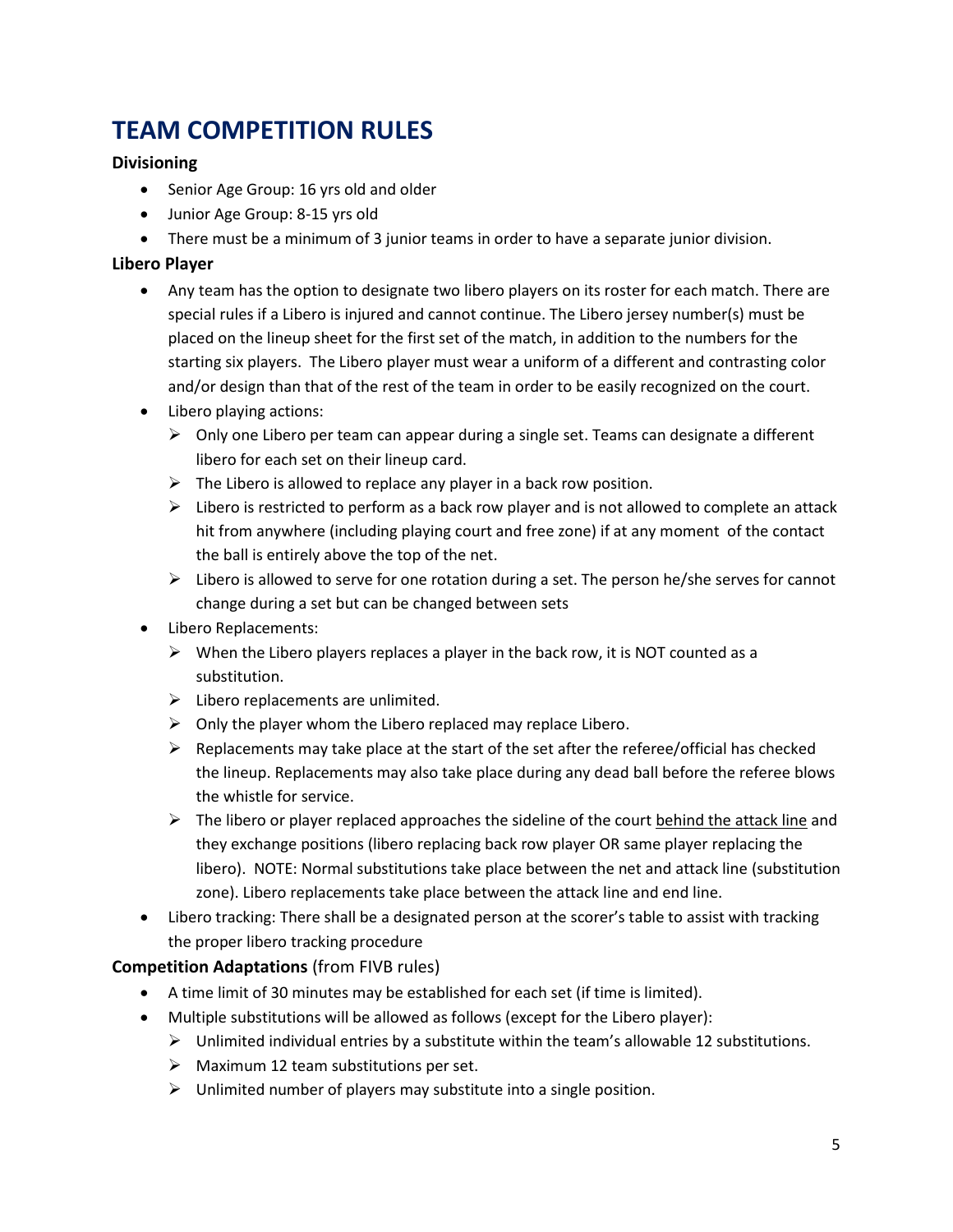- $\triangleright$  A player in the starting lineup may start a set and re-enter, but only in the same position in which he/she started the set. Likewise, a substitute who has left the set may re-enter, but only in the position he/she had previously played
- Bench Coaching
	- $\triangleright$  A coach is permitted to get up from the bench and move around as long as the coach is not affecting the progress of the game. Coaching from behind the end line or the sideline opposite the bench is not permitted.
	- $\triangleright$  A coach is permitted to assist the athlete to move in position for substitutions.
	- $\triangleright$  A coach is permitted to make a request for substitution. This request will be recognized by the referee even if the player has not yet entered the substitution zone.

#### **Basic Ground Rules**

- Players
	- $\triangleright$  All matches shall start with six players. In the event of illness or injury during a match whereby a team has been reduced to five players, a team may continue tournament competition. A team will forfeit their match if they are reduced to fewer than five players.
	- $\triangleright$  The team roster, including substitutes, may not exceed 12 players.
- Service
	- $\triangleright$  The first serve of each set is the right back player. Thereafter, the right front player rotates to the right back position to serve. The team receiving the serve first shall rotate upon the first side out before serving (EX: the player starting in right front will be their first server of the set).
	- $\triangleright$  A team continues to serve until it commits a violation or the set ends.
	- $\triangleright$  The service alternates when there is a violation by the serving team. The ball is awarded to the opponent who shall rotate clockwise one position.
	- $\triangleright$  The winner of the coin toss may choose to serve, receive or select a specific side of the court. If a deciding third set is necessary, a coin toss shall again be conducted with the same options.
	- $\triangleright$  Serve shall be from the serving area. Stepping on or over the end line or outside the service area as defined by the sidelines prior to contacting the ball shall constitute a violation.
	- $\triangleright$  The server must contact the ball within 8 seconds after the first referee's whistle for service.
- Play
	- $\triangleright$  The ball may be hit with any part of the body on or above the waist.
	- $\triangleright$  A player shall not play the ball twice in succession, except in blocking.
	- $\triangleright$  A team shall not play the ball more than three times before it crosses the net (A touch on a block does not count as one of the three hits).
	- $\triangleright$  Touching any part of the net while playing the ball is a fault. Crossing completely over the center line with any part of the body except the feet will not constitute a violation unless there is interference. It is a fault to cross completely over the center line with the foot or feet.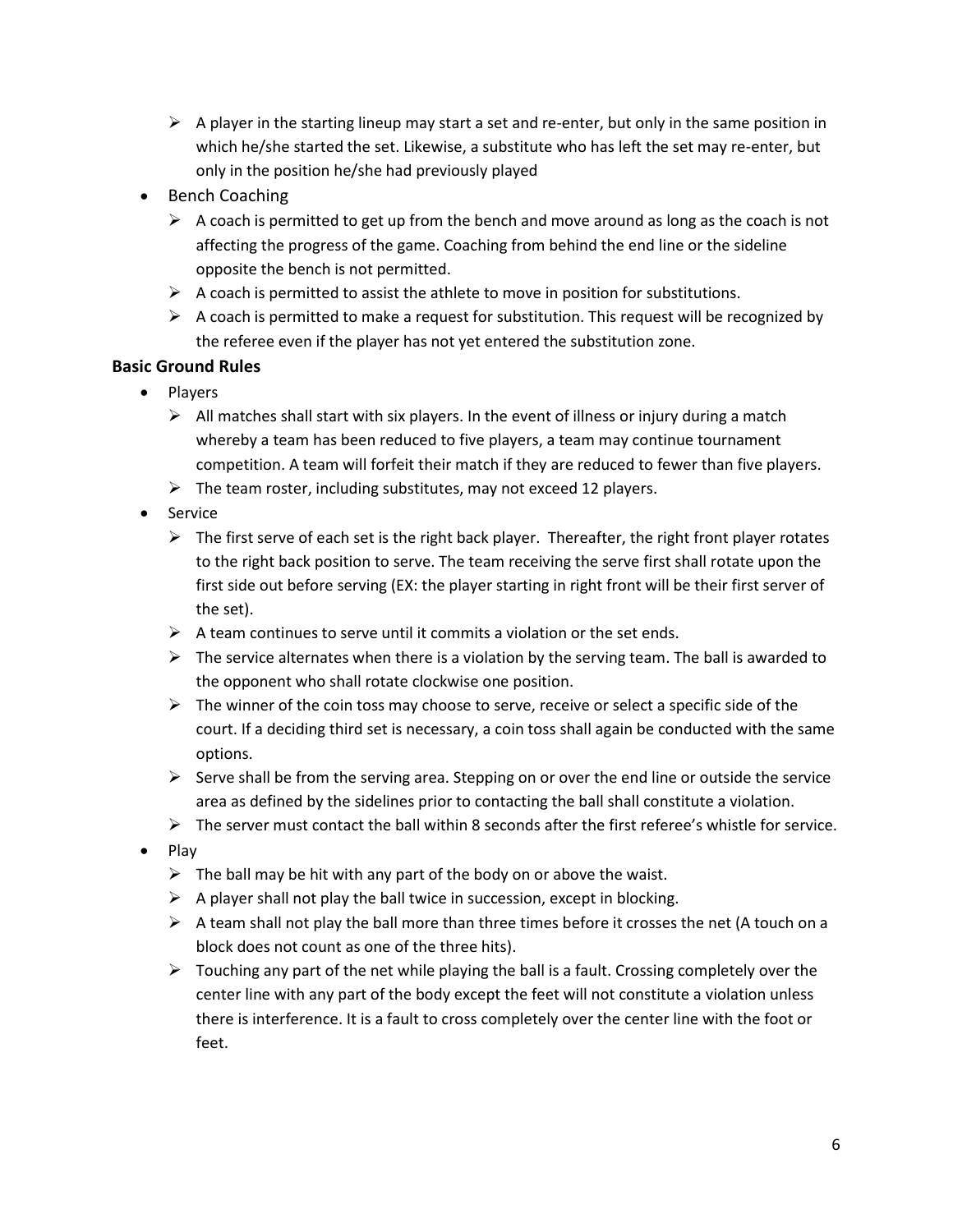- $\triangleright$  Any ball hitting the ceiling will be considered playable by the team causing such contact, unless the ball crosses the plane of the net or contacts the ceiling after the team's third contact.
- $\triangleright$  Any ball hitting the side or back walls is considered "out".
- $\triangleright$  Any ball landing on the line is considered "in".
- $\triangleright$  Return of service may occur by any legal hit (A forearm pass is highly recommended in order to return a hard hit serve legally).
- Substitution
	- $\triangleright$  Players shall substitute by position as per the adapted FIVB Rules (except when using the Libero player).
- Scoring
	- $\triangleright$  Rally scoring shall be used (a point is scored on every serve).
	- $\triangleright$  A set is won by the team who scores 25 or more points with a 2 point advantage.
	- $\triangleright$  Matches are best 2 out of 3 sets. If a 3<sup>rd</sup> set is needed, it will be played to 15.
	- $\triangleright$  If a team fails to serve properly, return the ball or commits a fault, the opponent wins the rally and scores a point. When the serving team wins a rally, it scores a point and continues to serve. If the receiving team wins the rally, it scores a point and gains the right to serve.
	- $\triangleright$  A served ball touching the net and continuing over the net shall remain in play, and the receiving team has three plays to return the ball over the net.
	- $\triangleright$  In the event of ties during tournament play, the following criteria will be used to determine places:
		- ✓ Win/loss records
		- $\checkmark$  Head to head competition
		- ✓ Sets won
		- $\checkmark$  Total defensive points allowed
		- ✓ Coin flip
- Referees
	- $\triangleright$  Referees shall have full authority to interpret the rules. For further questions, the Competition Management Committee shall be consulted.
	- $\triangleright$  Ball handling will be called in accordance with the ability level of the athletes.
	- $\triangleright$  Line judges: it is recommended that there be two line judges positioned on opposite corners in the left, rear corner of each court. Each line judge will have the responsibility to judge whether a ball is in or out for their assigned end line and sidelines, as well as appropriate touch calls as instructed by the referee.

#### **Sanctions**

• For minor misconduct, a verbal warning followed by a yellow card may be given. If given, the yellow card applies to the entire team for the match. After a yellow card warning, sanctions may escalate to a red card, which is a penalty point and service to the opponent. A yellow and red card shown together results in expulsion from the set. A yellow and red card shown separately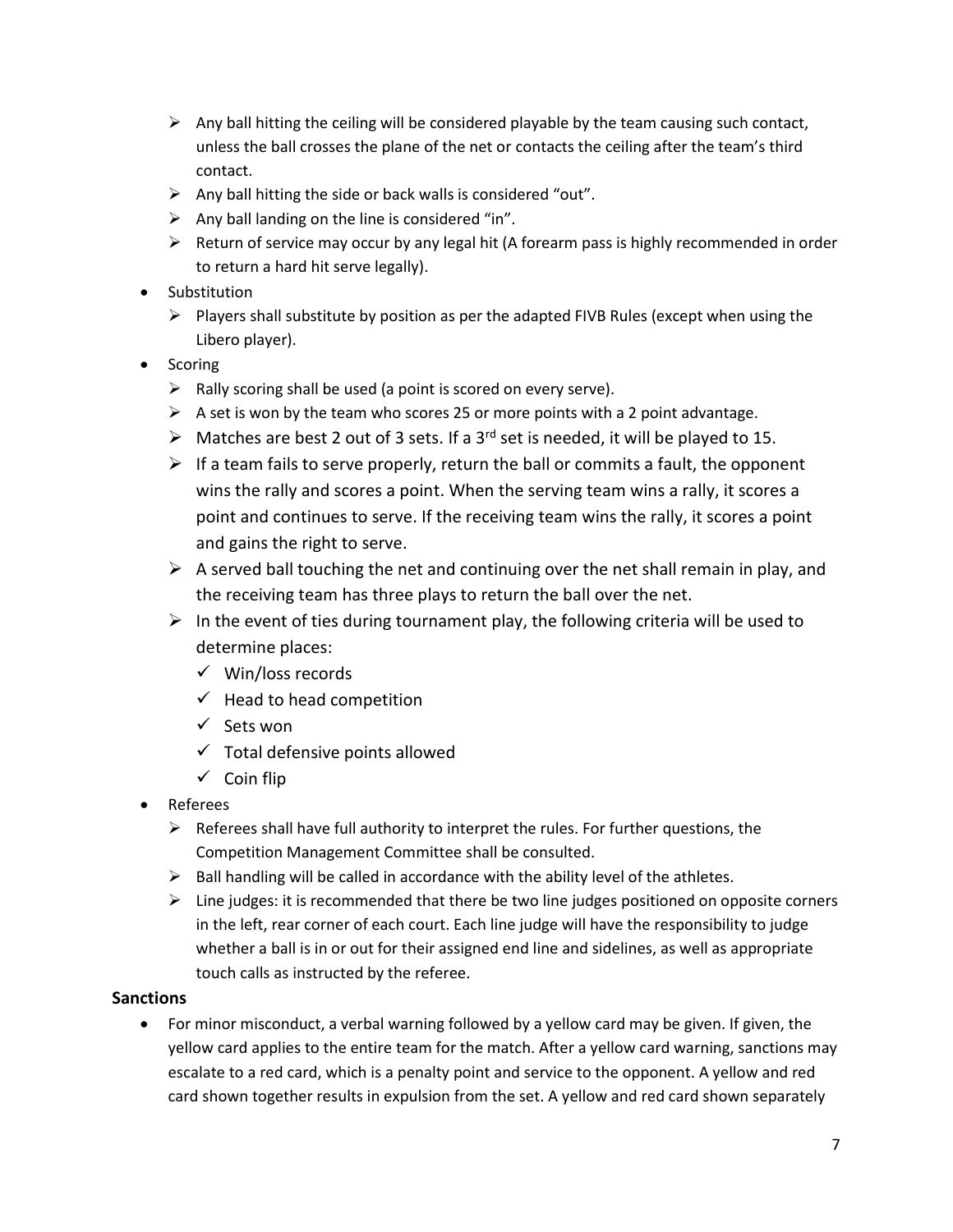results in disqualification from the match. Red cards are only used for serious misconduct or unsportsmanlike conduct and can be applied to players and/or coaches.

#### **Protests**

- Any protest involving the judgement of the officials will not be considered.
- Only the Head Coach may protest and must do so immediately following the challenge in question.
- For a protest to be considered it must be (1) a misinterpretation of a playing rule, (2) a failure of the referee to apply the correct rule to a given situation, or (3) a failure to charge the correct penalty or sanction for a given fault.

### **UNIFIED VOLLEYBALL RULES**

#### **Roster and Lineup**

- The roster shall contain a proportionate number of athletes and partners.
- During competition, the lineup shall never exceed three athletes and three partners at any given time. After the match begins, only the following lineup is allowed:
	- $\geqslant$  3 athletes and 3 partners
	- $\triangleright$  3 athletes and 2 partners (in the event of illness or injury)
	- $\triangleright$  Failure to adhere to the required ratio results in a forfeit.
- Libero replacement: athletes can replace athletes only and partners can replace partners only.

#### **Coach**

• Each team shall have an adult, non-playing coach responsible for the lineup and conduct of the team during the competition.

#### **Service Order**

- The serving order and positions on the court, at service, shall be an alternation of athletes and partners.
- Once a server has scored three consecutive points, his/her team shall rotate to the next serve and continue to serve.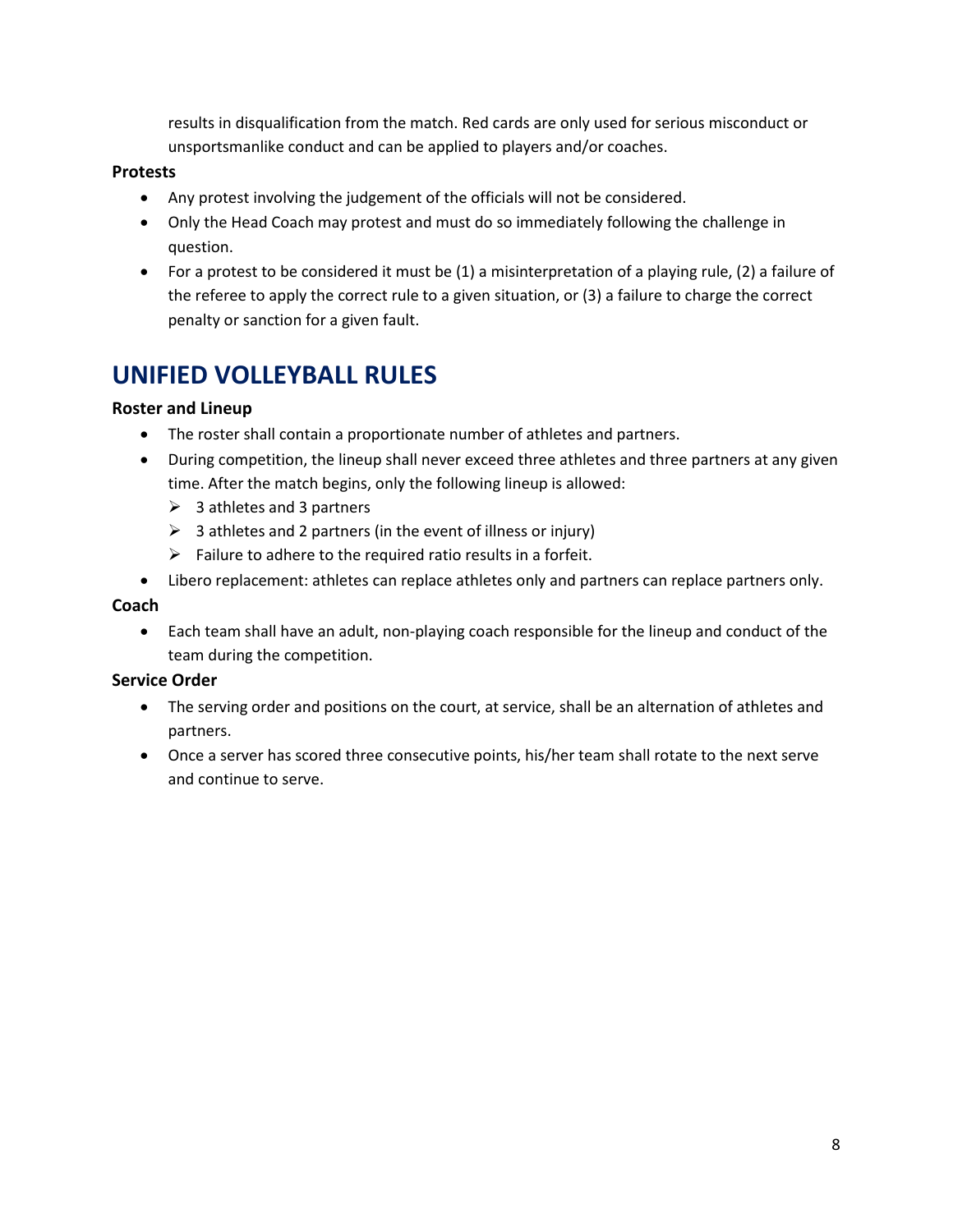# **INDIVIDUAL VOLLEYBALL SKILLS CONTEST**

#### **Purpose:**

- Individual Skills Contest is not normally designed for those athletes who can already play the game; however, volleyball is an emerging sport for SOSD so for the time being all athletes participating in volleyball will have the opportunity to participate in both the individual skills contest (morning) and team competition (afternoon). Athletes in other sports (soccer, basketball, softball) will not be eligible to participate in both individual skills and team competition.
- To provide opportunities for all athletes participating in volleyball to improve their individual skills.

#### **Score:**

• The athlete's final score is determined by adding together the scores achieved in each of the three events.

#### **Personnel:**

- Each event is diagrammed with the suggested number and placement of volunteers who will administer them.
- It is also suggested that the same tosser remain at an event throughout the competition so that consistency is provided.

#### **Events:**

- Three events comprise the Individual Skills Contest.
	- $\triangleright$  Overhead passing (setting the ball)
	- $\triangleright$  Serving (either underhand or overhand)
	- $\triangleright$  Passing (using forearm passing)
- Refer to the next four pages for event descriptions, setup, scoring and scoresheet.

#### **Divisioning:**

- Skills athletes will be divisioned by gender, age group and ability.
- Coaches will submit volleyball skills scores to be used to division by ability.
- The same scoresheet for the event will be used for submitting VB skill scores.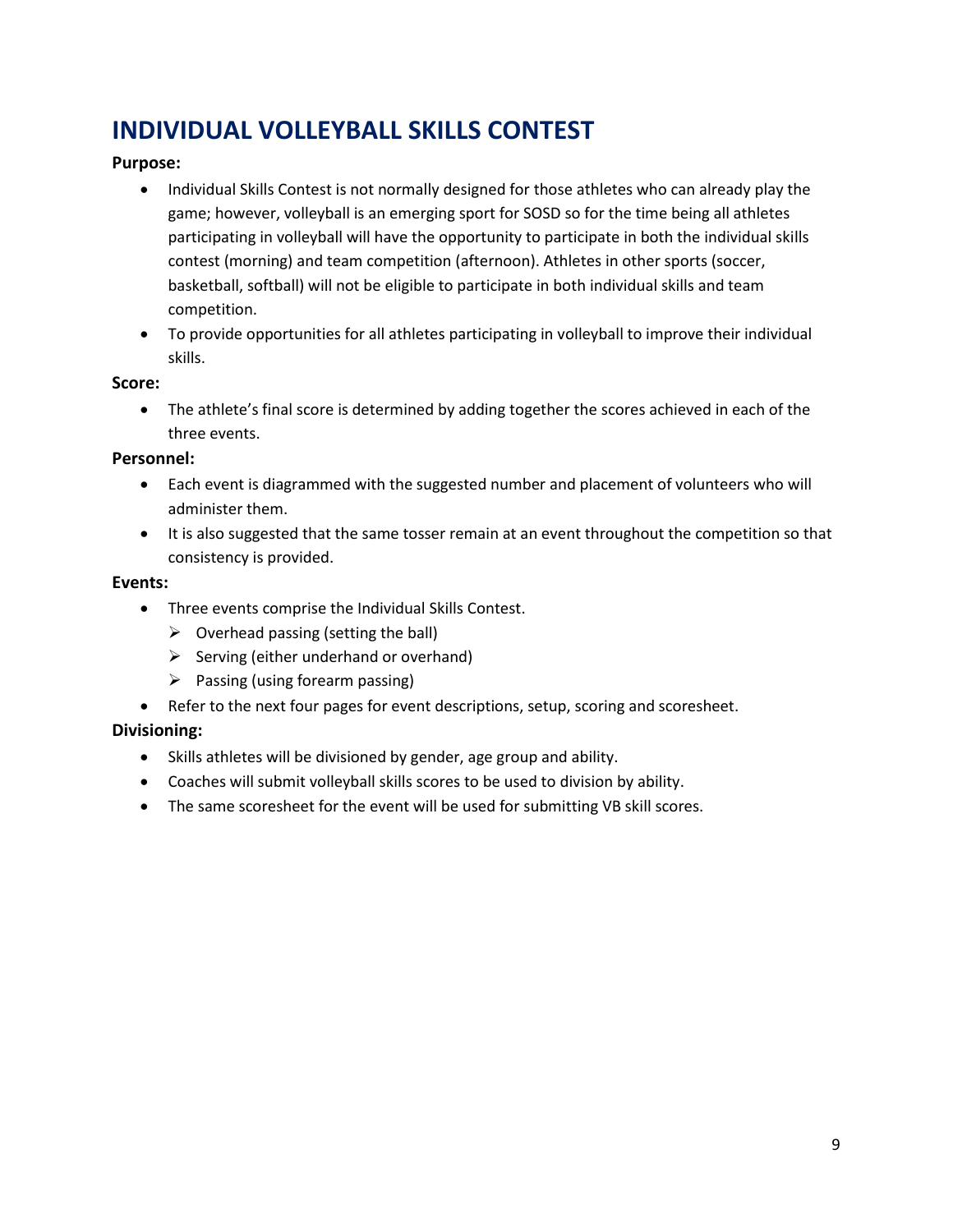### **Individual VB Skills Event #1: Overhead Passing (setting)**



**BR** refers to ball retrievers.

#### **Purpose:**

• To measure an athlete's ability to overhead pass (aka set the ball or volley) the ball with consistency and at a height that could be spiked.

#### **Equipment:**

• Use a regulation size court that is 18 meters long and 9 meters wide , four volleyballs (modified ball is permissible), net height at 2.24 meters (7 ft, 4 1/8 in) for women and 2.43 meters (7 ft 11 5/8 in) for men, standards, antennae and ball box.

#### **Description:**

- Player is given 10 attempts from the center front position that is 2 meters (6 ft, 6  $\frac{3}{4}$  in) from the net and 4.5 meters (14 ft 9 in) from the right sideline.
- The player receives 10, overhand or underhand-tossed balls from the tosser who is positioned in his/her backcourt, four meters (13 ft, 1  $\frac{1}{2}$  in) from the end line and three meters (9 ft, 10 in) from the sideline in the left back position.
- The player sets the tossed ball toward a target (a person who has his/her hands above the head and who is standing 2 meters from the net and 2 meters from the sideline in the left front position).
- Tosses that are not high enough for the athletes to set are repeated. The goal is for the peak of the arc of each set ball to be above the net height.

#### **Scoring:**

- The peak of the arc of each set ball toward the target is measured.
- One point is awarded for setting the ball above his/her head but ball does not reach the top of the net.
- Three points are awarded for setting the ball above the height of the net.
- Zero points are awarded for the following: illegal contact, balls which go lower than head height and balls which go over the net or outside the court.
- The athlete's final score is determined by adding together the points awarded for each of the 10 attempts. It is suggested that the official stand on a chair to evaluate the height of each set.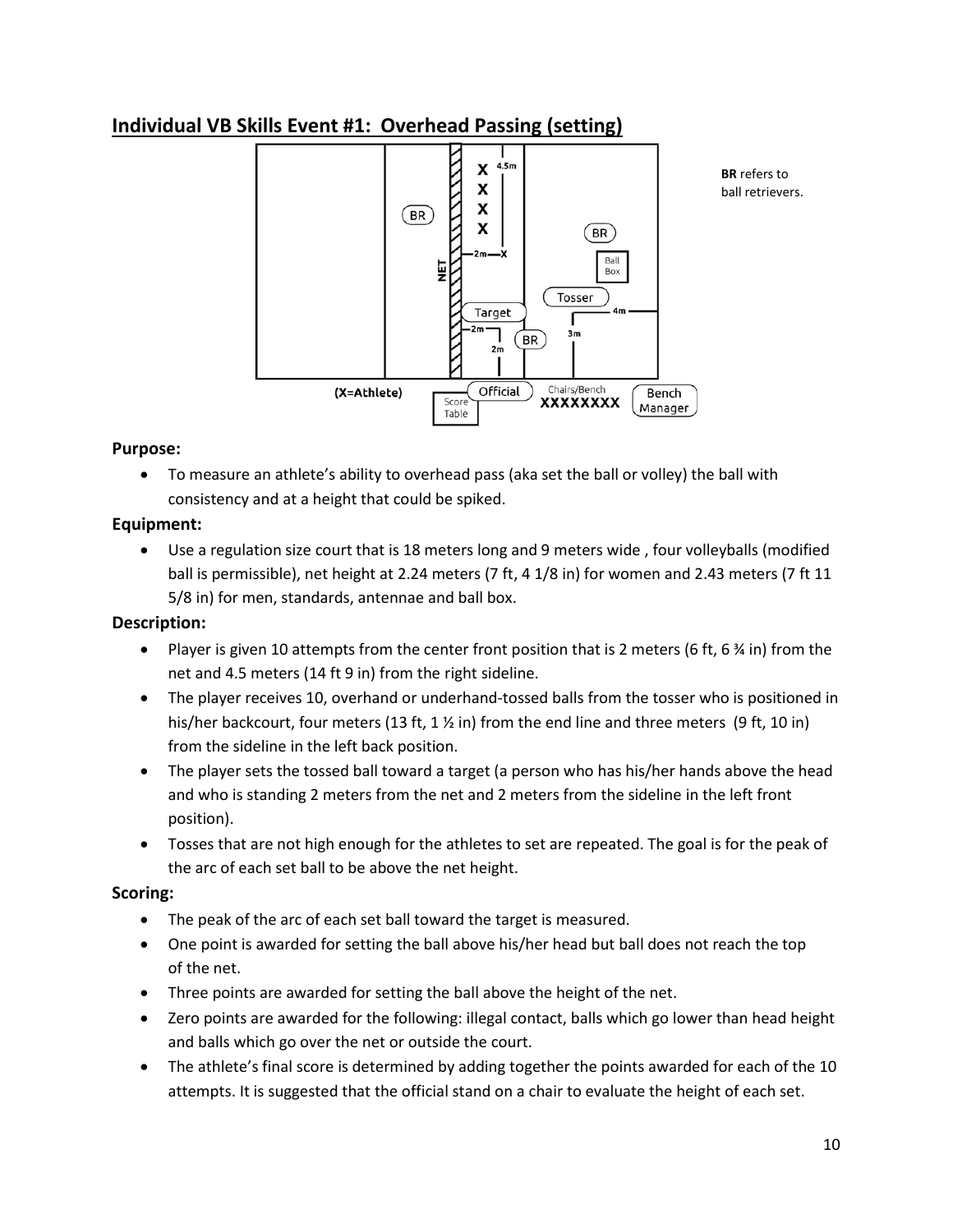### **Individual VB Skills Event #2: Serving**



#### **Purpose:**

• To measure the athlete's ability to serve the volleyball over the net and into the opponent's court.

#### **Equipment:**

• Use a regulation size court that is 18 meters long and 9 meters wide, five volleyballs (modified ball is permissible), net, standards, antennae, measuring tape, floor tape or chalk and ball box.

#### **Description:**

• The athlete stands 1.5 meters (4 ft 11 in) inside the end line and serves 10 volleyballs, one at a time, into the opponent's court.

#### **Scoring:**

- The court is divided into three equal areas of 3 meters (9 ft 10 in) in width. Each of these areas is assigned a different point value (refer to diagram).
- The athlete's serving score is the cumulative total of the 10 serves.
- A zero is awarded for any missed serve.
- A ball which lands on the line is assigned the area with the highest point value.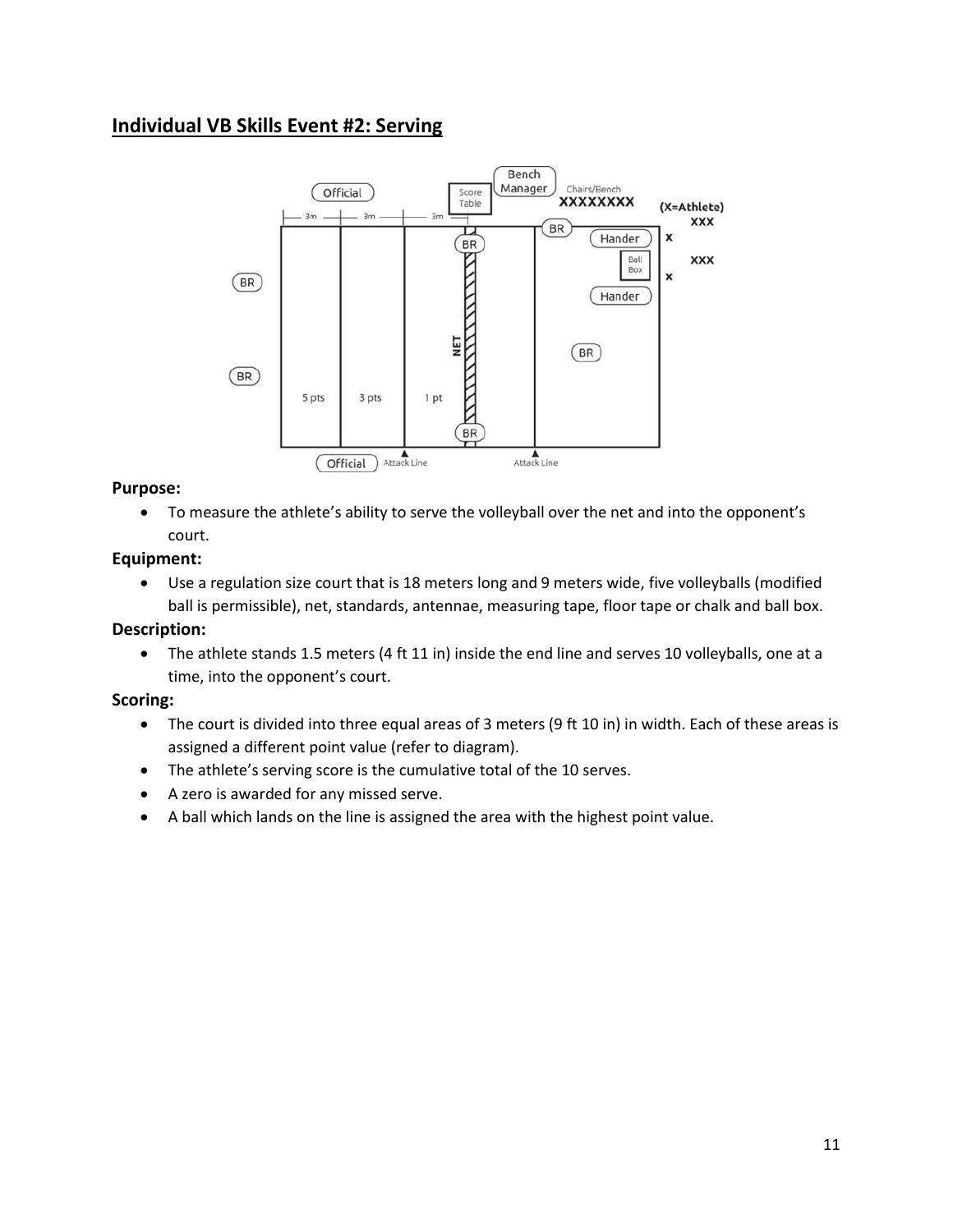### **Individual VB Skills Event #3: Passing (Forearm passing)**



#### **Purpose:**

• To measure the athlete's passing accuracy, height and consistency using the forearm pass technique.

#### **Equipment:**

• Use a regulation size volleyball court that is 18 meters long and 9 meters wide, five volleyballs (modified ball is permissible), net, standards, measuring tape, marking tape, and ball box.

#### **Description:**

- The athlete stands at the right back position, three meters (9 ft 10 in) from the right sideline and one meter (3 ft 3 1/3 in) from the end line. A ball is thrown, using an underhand or overhand toss by a coach/official who is standing on the same side of the net in the center front position, two meters (6 ft 6 % in) from the net. The athlete receives the toss and passes the ball toward the target (a person who has his/her hands above the head and who is standing on the same side, two meters (6 ft 6  $\frac{3}{4}$  in) away from the net, and four meters (13 ft 1  $\frac{1}{2}$  in) from the sideline away from the tosser). Target areas of varying point values are marked on the front court. The event is repeated with the athlete at the left back position, three meters from the left sideline and one meter from the end line.
- The athlete will receive a total of 10 tosses; passing 5 from the right back position and 5 from the left back position.

#### **Scoring:**

- The athlete must pass the ball so that the peak of the arc is at least net height in order to receive maximum points. A ball which lands on the line is assigned to the area with the higher point value.
- A ball which is passed below net height will receive only one point, regardless of where it lands.
- The athlete's final score is determined by adding together the points scored from his/her five attempts at both the right back and the left back positions.
- It is suggested that the official stand on a chair to evaluate the height of each pass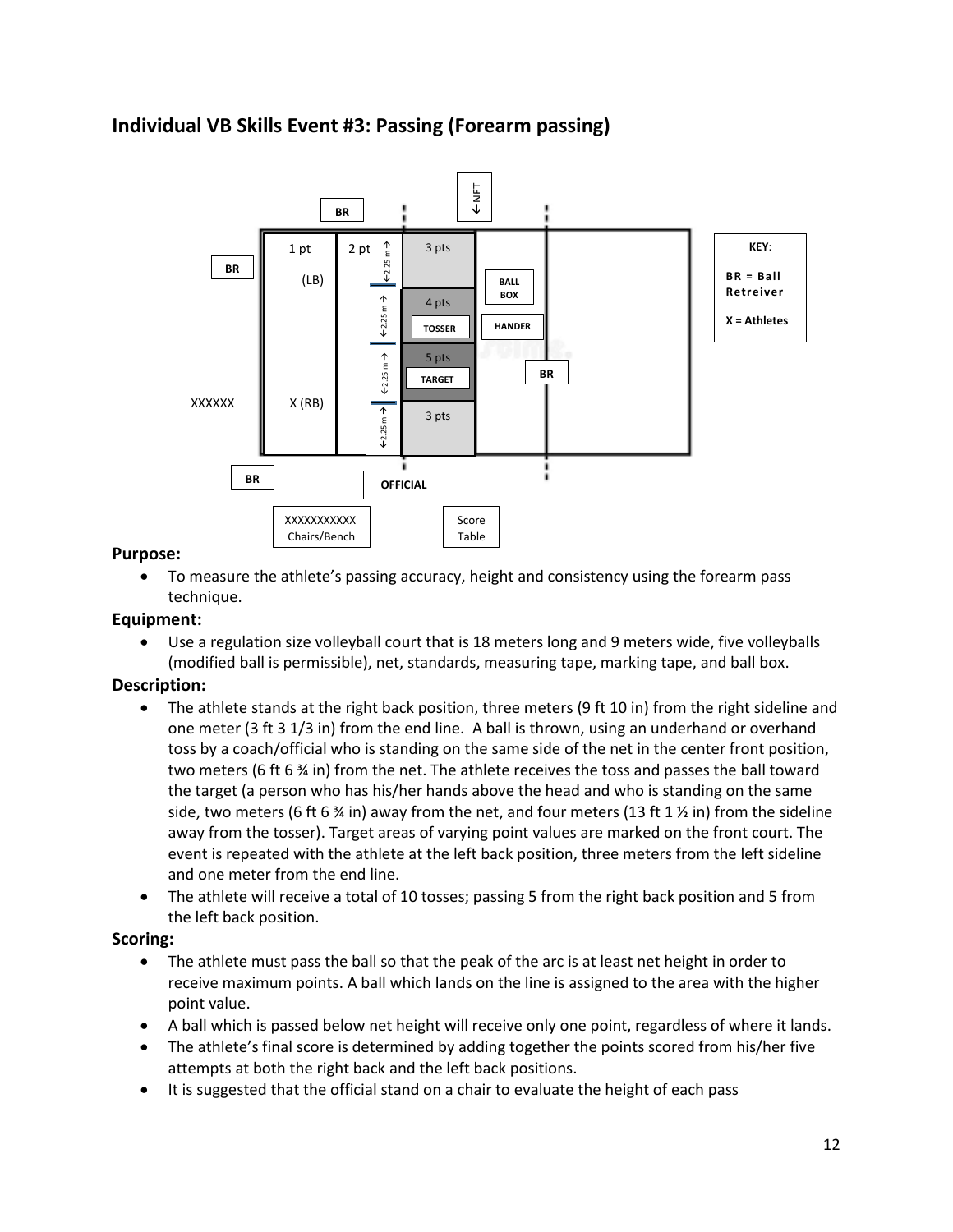### **SPECIAL OLYMPICS SOUTH DAKOTA INDIVIDUAL VOLLEYBALL SKILLS CONTEST**

**Name:\_\_\_\_\_\_\_\_\_\_\_\_\_\_\_\_\_\_\_\_\_\_\_\_\_\_\_\_\_\_ School/Agency:\_\_\_\_\_\_\_\_\_\_\_\_\_\_\_\_\_\_\_\_\_\_\_\_\_\_\_\_\_**

| Pass # |             | <b>Pass Score</b>                       | Pass # |                    | <b>Pass Score</b> |                         |
|--------|-------------|-----------------------------------------|--------|--------------------|-------------------|-------------------------|
| #1     | $\mathbf 0$ | $\overline{\mathbf{3}}$<br>$\mathbf{1}$ | #6     | $\mathbf 0$        | 1                 | $\overline{\mathbf{3}}$ |
| #2     | $\mathbf 0$ | $\overline{\mathbf{3}}$<br>$\mathbf{1}$ | #7     | $\mathbf 0$        | 1                 | $\overline{\mathbf{3}}$ |
| #3     | $\mathbf 0$ | $\overline{\mathbf{3}}$<br>$\mathbf{1}$ | #8     | $\mathbf 0$        | 1                 | $\overline{\mathbf{3}}$ |
| #4     | $\mathbf 0$ | 3<br>1                                  | #9     | $\mathbf 0$        | 1                 | $\overline{\mathbf{3}}$ |
| #5     | $\mathbf 0$ | 3<br>1                                  | #10    | $\mathbf 0$        | 1                 | $\overline{\mathbf{3}}$ |
|        |             |                                         |        | <b>Event Total</b> |                   |                         |

### **EVENT #1: OVERHEAD PASSING (SETTING): 10 attempts.**

#### **EVENT #2: SERVING: 10 attempts**

| Serve # | <b>Serve Score</b> | Serve # | <b>Serve Score</b>                 |  |  |
|---------|--------------------|---------|------------------------------------|--|--|
| #1      | $0 \t1 \t3 \t5$    | #6      | $\mathbf 0$<br>1 3 5               |  |  |
| #2      | $0$ 1 3 5          | #7      | $\mathbf{0}$<br>1 3 5              |  |  |
| #3      | $0$ 1 3 5          | #8      | $\mathbf 0$<br>1 3 5               |  |  |
| #4      | $0 \t1 \t3 \t5$    | #9      | $\mathbf 0$<br>$1 \quad 3 \quad 5$ |  |  |
| #5      | $0 \t1 \t3 \t5$    | #10     | $\bf{0}$<br>$1 \quad 3 \quad 5$    |  |  |
|         |                    |         | <b>Event Total</b>                 |  |  |

#### **EVENT #3: PASSING (FOREARM PASSING): 10 attempts (5 from RB/5 from LB)**

| <b>Right Back Pass #</b> | <b>RB Pass Score</b> | Left Back Pass # | <b>LB Pass Score</b> |
|--------------------------|----------------------|------------------|----------------------|
| <b>RB#1</b>              | 0 1 2 3 4 5          | LB#1             | 0 1 2 3 4 5          |
| <b>RB#2</b>              | 0 1 2 3 4 5          | LB#2             | 0 1 2 3 4 5          |
| <b>RB#3</b>              | 0 1 2 3 4 5          | LB #3            | 0 1 2 3 4 5          |
| <b>RB#4</b>              | 0 1 2 3 4 5          | LB #4            | 0 1 2 3 4 5          |
| <b>RB#5</b>              | 0 1 2 3 4 5          | LB #5            | 0 1 2 3 4 5          |
|                          |                      |                  | <b>Event Total</b>   |

**TOTAL VB SKILLS SCORE (add all 3 event totals together) \_\_\_\_\_\_\_\_\_\_\_\_\_\_\_\_\_\_\_\_\_\_\_\_**